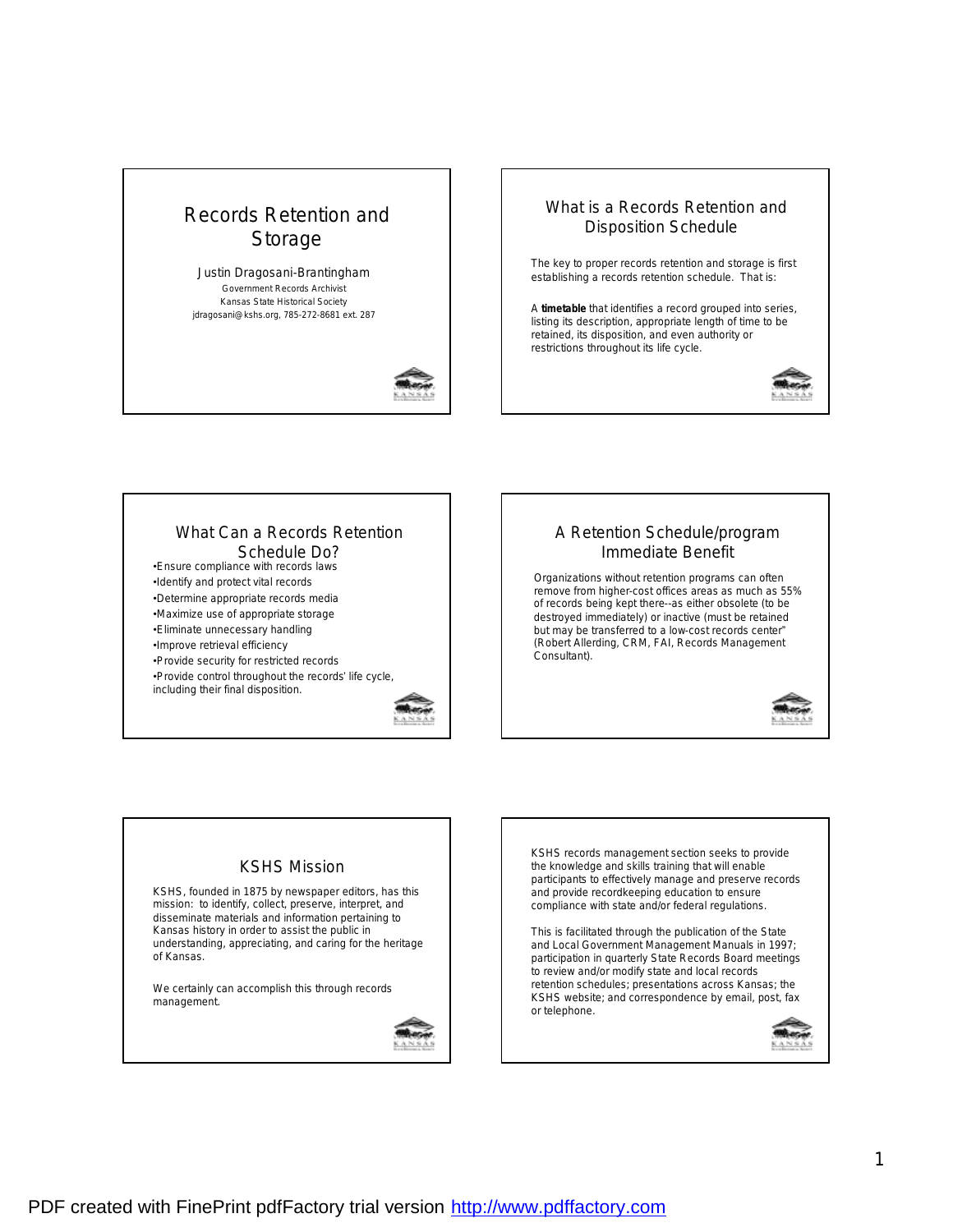| Creation                                                                                     | Active/Current                                                                                    |
|----------------------------------------------------------------------------------------------|---------------------------------------------------------------------------------------------------|
| Receiving or generating<br>information for the first time                                    | Using or referring to it<br>regularly in the course of<br>business                                |
| <b>Inactive/Noncurrent</b>                                                                   | Disposition                                                                                       |
| Infrequent need, but kept<br>for fiscal, administrative,<br>legal, or historical<br>purposes | The final fate of a record:<br>how long will it be kept, by<br>whom, and under what<br>conditions |



# Steps to Developing a Records Retention Schedule

- Professional staff must coordinate the program—designate a records officer (person who implements and manages the records)
- Contact the KSHS records management section or and/or other government entities; even public or private organizations or companies for guidance
- Obtain management support
- Interview the records custodians
- Inventory/survey all records
- Conduct legal research
- Appraise the records
- Design a final draft
- Get commentary on a final draft
- Approve and disseminate the schedule





# The Support of Management Support from the top down provides for a successful records management program. Management reviewing a records management proposal can be convinced by: •Cost savings and cost versus overall benefit •Consequences of a legally deficient records program (I.e., loss of rights, litigation, loss of time and money) •Good publicity •Space savings •Better utilization of resources (people and money)

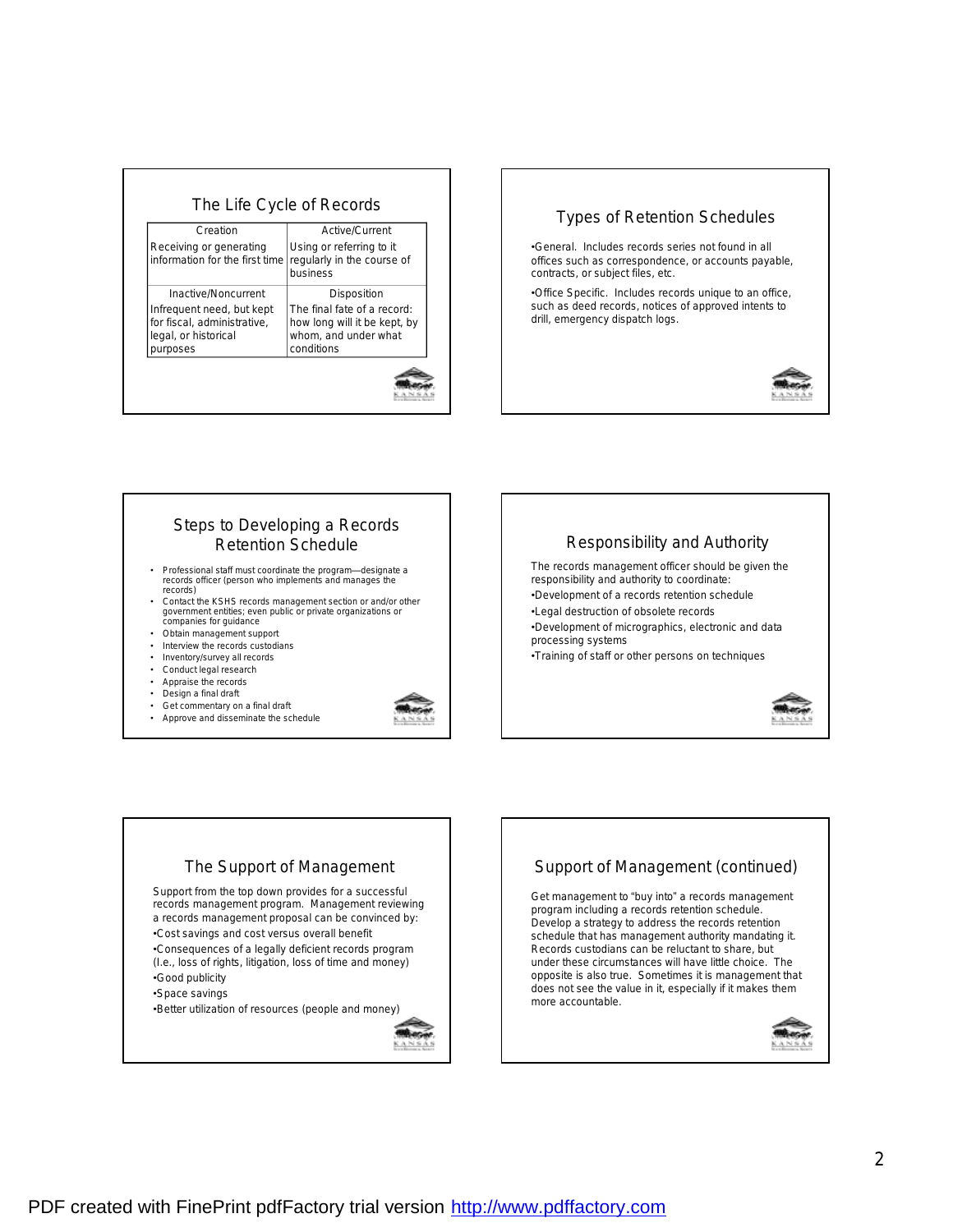# Surveying Steps

- Select and train personnel required for the project
- Interview records custodians
- Examine records
- Complete survey form for each records series
- Review records statutes/regulations on a local, state, and federal level





# Completing the Inventory Form

- 1-3. Describe the records' organizational unit.
- 4. Indicate the most exact location of the record series.
- 5. Identify the records custodian and his/her title.
- 6. Enter the contact info for the records custodian.

7. Provide a title that most accurately describes the records series. Avoid pseudonyms or nicknames.



### Completing the Inventory Form (continued) Ask yourself: •Are the records interfiled? •Do the records have a common function?

•Do the records have the same retention and disposition requirements?



# Completing the Inventory Form (continued)

8. Summarize the nature and purpose of the record series. Explain why a series was created and its function. Make a complete list of types of documents in a series. Avoid repeating the series title.

9. Be as inclusive with the dates as possible.

10. Provide information on the types of record formats.

11. How are the records arranged?



# Completing the Inventory Form (continued) 12. What are the records stored in? The volume of any

container can be found by multiplying the length x width x depth and dividing the total by the number 1728.

13. Is the record still created, and at what rate of accumulation?

14. What is the record usage and how does it change? Low record usage could mean a change in record storage.

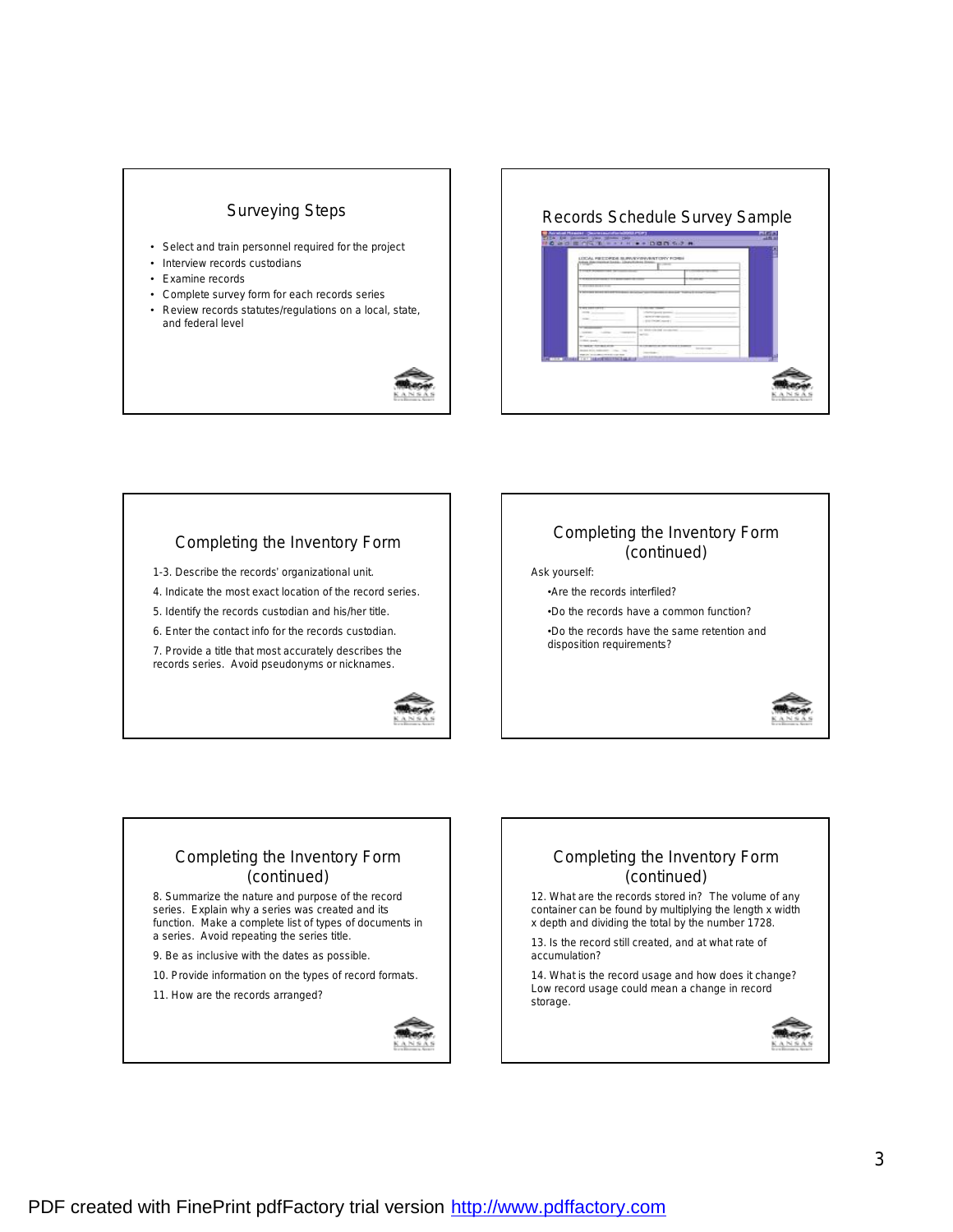

19. Provide the recommendation for final disposition.



## Completing the Inventory Form (continued)

20. Is it a vital record?

Vital records are essential to the continuity of services during a disaster or the restoration of daily business when it has been interrupted.

- •Identify and select for protection records vital to the continuation of business
- •Vital records can be accessed or reconstructed quickly to resume operations

•Part of agency disaster prevention plan



### Completing the Inventory Form (continued)

21. Provide any significant information or additional comments about the records.

22. List the name of the person(s) who completed the inventory form. Be specific. Avoid initials.

23. Give the contact information of the person(s) who completed the form.

24. Record the date the inventory was completed.







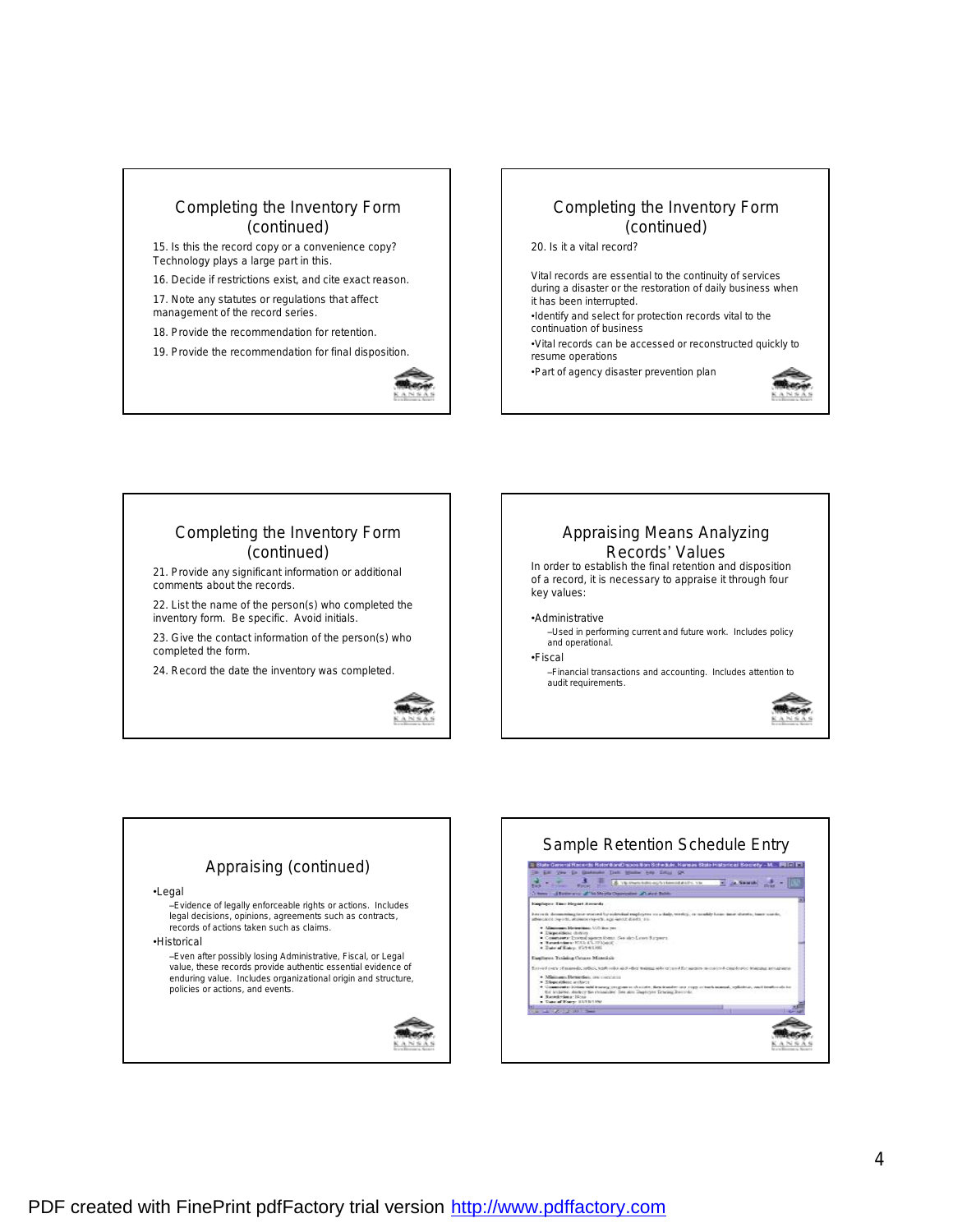### How to implement a schedule

Once you have a schedule, what do you do with it?

- Maintain upper management support to enforce it
- Disseminate it via the appropriate media or mode
- Train agency personnel to follow it
- Conduct an annual purge
- Establish or modify the filing system, for paper and electronic formats



## Creation of New Records Series

- Consistent training of agency personnel, either annually or at intervals. It could be all encompassing or thematic based on need.
- Reminders calendar and fiscal years
- Reevaluation. This could mean a regular committee meeting, meeting of the records officer with management, or other procedure where any additions or modifications are addressed.



## State Records Board

The State Records Board meets quarterly at KSHS to decide on additions or modifications to the state or local government general and office/agency specific retention schedules.

•It has authority over all state and county records. •It has recommending authority only over municipalities or townships.

•KSHS prepares documentation, and assists, records and implements its decisions.



# KANSAS RECORDS STATUTES

Government Records Preservation Act (K.S.A. 45-401 through 45-413) Public Records Act (K.S.A. 75-3501 through 75-3518) Kansas Open Records Act (K.S.A. 45-215 through 45-229) Municipality Retention Periods (K.S.A. 12-120 through 12-121)



### Applicable Records Laws

Several state laws impact the management of local government records. Section 45-217 (f)(1) of the Open Records Act defines public records as *Any recorded information, regardless of form or characteristics, which is made, maintained or kept by or is in the possession of any public agency ...* See also K.S.A. 45-402 (d) and K.S.A. 75-3501.



## Applicable Records Laws continued

Section 45-217 (e)(1) defines a public agency as *The state or any political or taxing subdivision of the state, or any office, officer, agency instrumentally thereof, or any other entity receiving or expending and supported in whole or in part by public funds appropriated by the state or by public funds of any political subdivision of the state.* The term political subdivision is synonymous with local government. See also K.S.A. 45-402 (b).

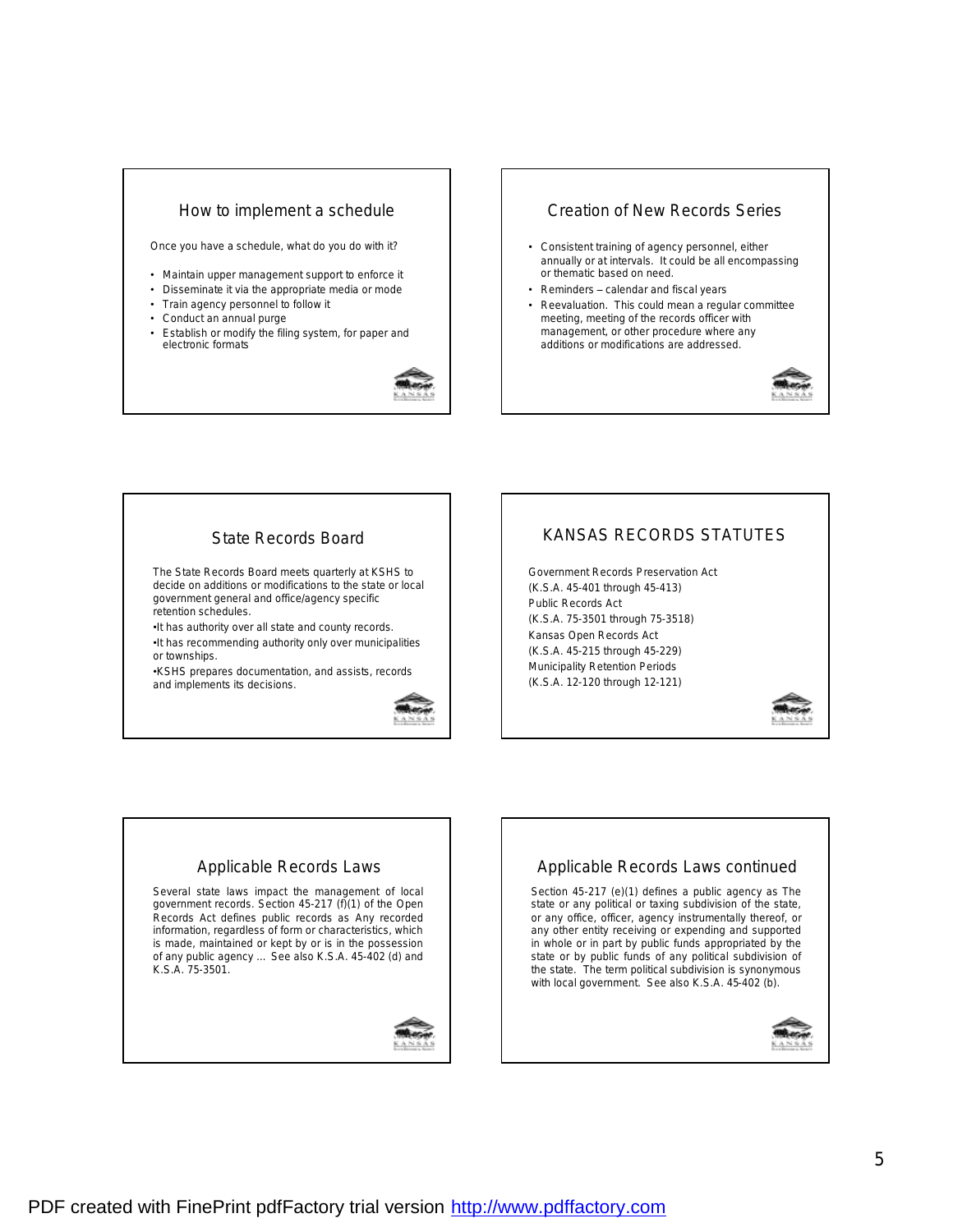# Municipal Records Schedules

There are only two statutes that specifically govern KS Municipal records retention.

It is recommended that municipalities follow these, and use other established city schedules and/or county schedules as examples to develop their own.





# KSA 12-120

•Claims and purchase orders attached thereto, **five years**

•Warrants or warrant checks, paid, **five years**

•Duplicates of receipts, **three years**

•Duplicates of utility bills sent to customers, **three years** •Accounting records of utility customers, three years •Duplicates of licenses issued for license fees or taxes, **three years**

•Bonds of officers or employees, **10 years**





#### KSA 12-121 Nothing in KSA 12-121 shall be deemed to apply to records, documents or papers not specifically mentioned nor to authorize the destruction of records, documents or papers which in their nature should be preserved permanently, nor to prohibit destruction of records, documents or papers obviously of only temporary value after a reasonable time.



# Municipal Schedule—Using County Schedules as a Guideline

- Approved record series common to most county agencies
- Establishes the minimum retention
- Generally reflects audit requirements
- Apply access restrictions with caution
- Be aware there may be other state or federal retention requirements

SEE: http://www.kshs.org/government/index.htm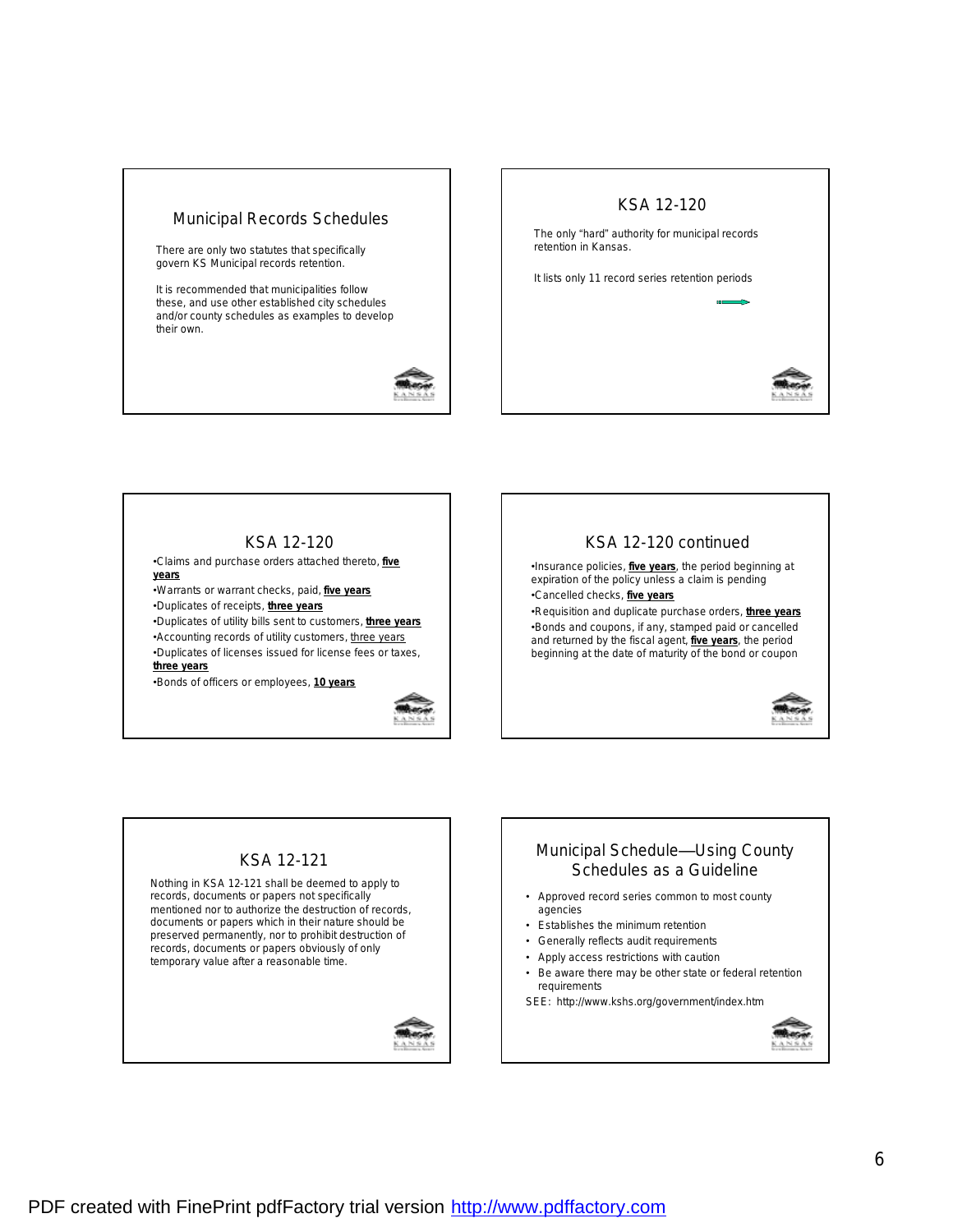

**Misc. Vital Records (Birth, Death, Marriage, Burials)**. Keep permanently.

**Duplicates of any record**. Examine, know where the record copy is, and keep duplicates only as useful.





keep current; if files with contracts/obligations/agreements or supporting documents, then until expiration plus 5 calendar years.



**Session Laws**, they come out every year before the supplements do. So, the hard bound statute books and the current supplement together comprise the most current collection of KSAs. The session laws, again, are only a refresher before the supplements come out.

**Pooled Insurance**, in a situation much like KERIT: Kansas Eastern Regional Insurance Trust. It is a workman's comp consortium of sorts comprised of approximately 10+ cities. It is similar to KWORCC. I advise figuring out who staffs the program, and thus, who the records custodian would be for their records. If it happens to be a city, then that city would have to retain the records accordingly. If it is the organization itself, then cities could rely on it for records management, and keep convenience copies at their leisure.







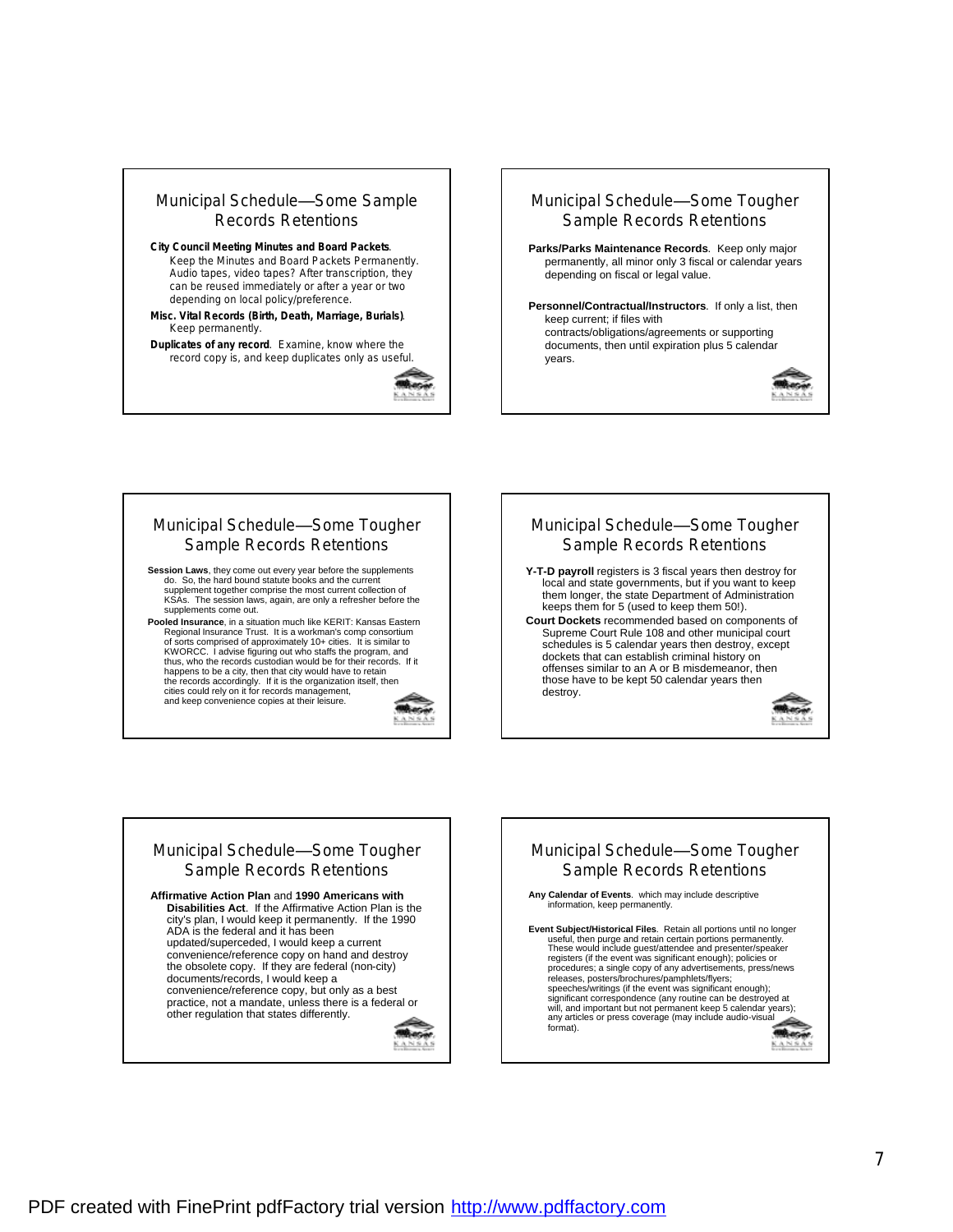







to decide how you will address the pieces. They should be purged based on importance or significance, or whatever criteria you deem appropriate. They could be donated, returned, sold, or destroyed.







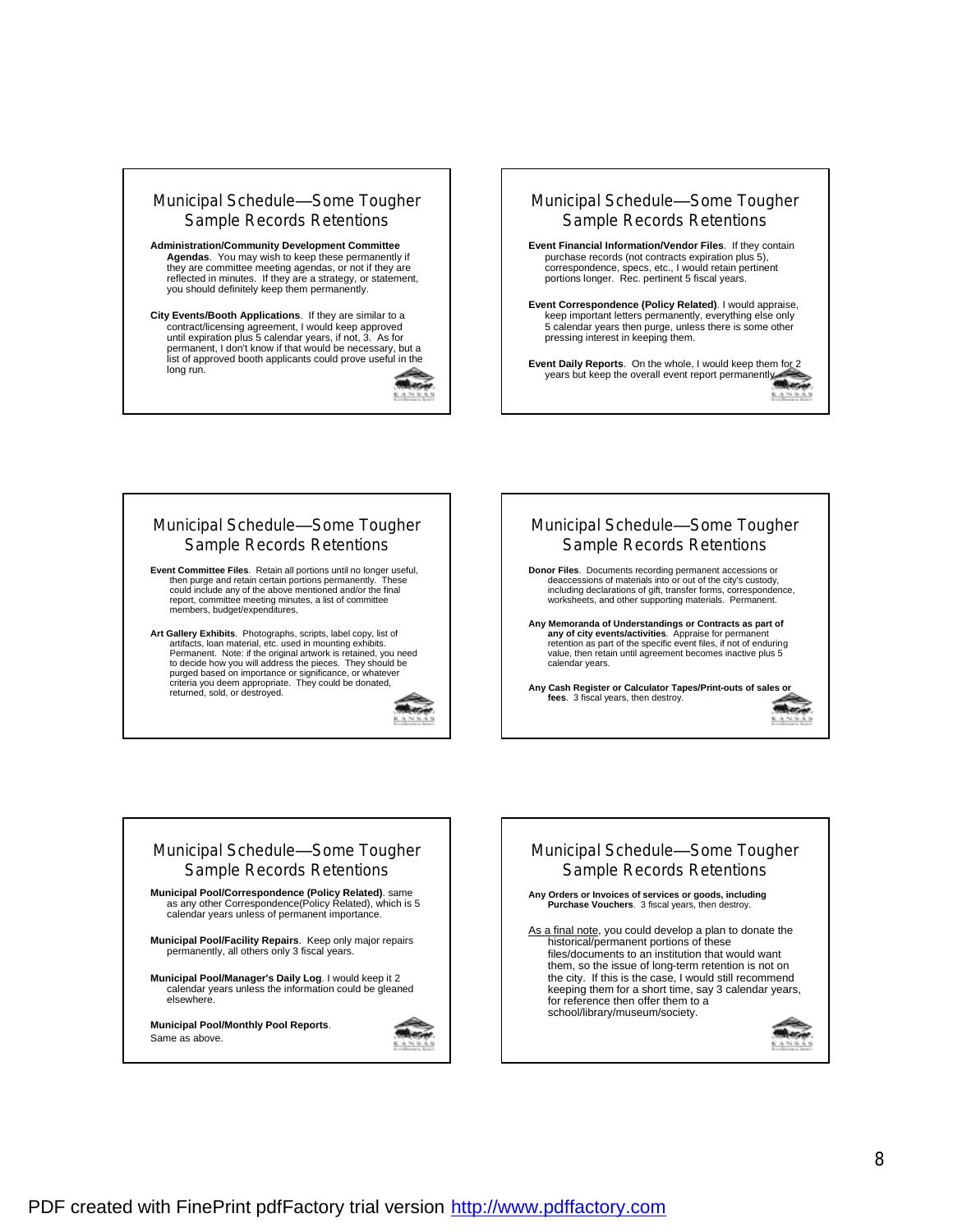### So What Do You Do with All These Records?—Disposition: Storage

Storage can mean**:**

- Physical/Hard Copy
- Ethereal/Digital

Storage can occur both onsite and offsite, using your own facilities and resources or by outsourcing, or by donating to another institution.



#### Disposition Types

- Stored on site
- Professional records centers
- Libraries/Historical Societies
- **State Archives**
- Appropriate destruction by recycling, throwing, burning, shredding



# Offsite Storage Going offsite? Remember: • Retention period (short, long, permanent) • Climate conditions (if you're uncomfortable there, so are your records—fluctuations in temperature and humidity damage records) • Fire/disaster suppression Security/bonded/insured • Integrity of company/staff Cost: set-up fees, transporting records, storage retrievals (standard, urgent, web-based), destructions, terminating the contract



# Retention: Long v. Short

- Short=under 10 years
- Long=over 10 years
- Permanent=never dispose of
- Extremely Long/Permanent Records should be in a climate controlled environment, usually offsite. For security and accessibility, the best practice is to keep important originals or security negatives of micrographics offsite, and have a micrographic, photo or digital copy onsite for use.